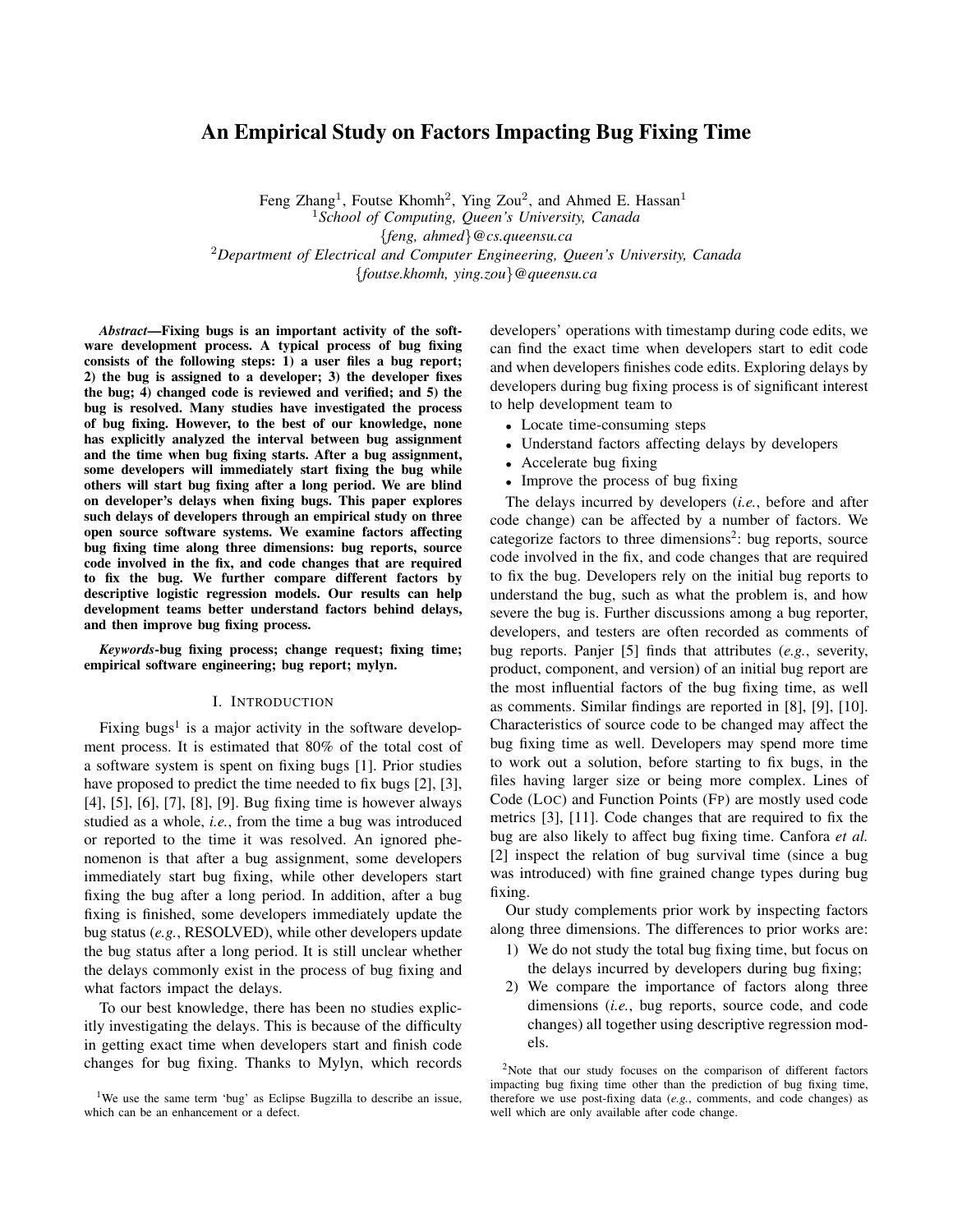In this paper, we explore delays by developers through an empirical study on three open source Eclipse projects: Mylyn<sup>3</sup>, Eclipse Platform<sup>4</sup> and Eclipse Plug-in Development Environment  $(PDE)^5$ . We propose three research questions and briefly summarize our findings:

RQ1: *Do delays by developers exist during bug fixing process?*

This research question help to understand the process of bug fixing. Our results show that delays before and after change are the top two intervals in a process of bug fixing. The median of delays before and after changes are 210.79 and 8.55 hours, respectively.

RQ2: *Can we characterize delays incurred by developers before and after fixing bugs?*

Understanding factors behind these delays can help improve the process of bug fixing. We observe that delays are impacted by three dimensions: *bug reports*, *source code*, and *code changes*. For example, the median of delay before fixing an enhancement is 1.96 times greater than the median of delay before fixing a defect. Also, the median of delay after fixing an enhancement is 13.8 times greater than the median of delay after fixing a defect.

RQ3: *What factors contribute to the delays most?*

We identify the most influential factors and compare their importance. We observe that the level of severity and the sum of code churns on changed files have the highest impact on delays before changes. The most influential factors of delays after changes are: the maximum length of comments and the maximum weighted methods per class (WMC).

In the reminder of this paper, we first summarize related work in Section II. We describe the experimental setup of our study in Section III and reports our results on investigating three open source projects in Section IV. We then present threats to validity of our work in Section V, and conclude in Section VI.

#### II. RELATED WORK

Bug fixing is one of the core activities of software maintenance. Understanding factors affecting bug fixing time can help improve the process of bug fixing. Prior studies aim at predicting time needed for bug fixing (*i.e.*, from the time it was reported to the time it was fixed).

Bug reports are heavily used in prediction. Weiss *et al.* [4] mine textual information from existing bug reports. They propose to predict the fixing time of a bug by finding its most close bug reports using K-Nearest Neighbour (kNN) clustering algorithm. Panjer [5] performs a case study on Eclipse projects, and reports that most influential factors affecting bug fixing time are mined from initial bug properties (*e.g.*, severity, product, component, and version), and postsubmission data (*e.g.*, comments). Besides comments, Giger *et al.* [9] find the number of involved people is also a good predictor, and similar findings are reported by Anbalagan and Vouk [8]. Hooimeijer and Weimer [10] demonstrate the correlation between reputation of a bug reporter and bug triaging time. However, Bhattacharya and Neamtiu [7] report that reputation of a bug reporter doesn't correlate with bug fixing time. Guo *et al.* [12] finds that reassignments of bugs increase the bug fixing time, indicating that the process can affect bug fixing time as well. Herbsleb and Mockus [13] find that the geographical distance (*e.g.*, longer than 30 meters) increases bug fixing time in distributed development teams. Zend and Rine [3] propose to investigate both bug properties (*e.g.*, severity) and change properties (*e.g.*, code churn, and time spent on code editing) together.

Canfora *et al.* [2] analyze the relationship between fine grained change types and bug survival time. Bug survival time is the interval between the time a bug was introduced and the time the bug was fixed. To identify bug introducing changes, Kim and Whitehead [6] propose an approach.

Source code metrics, such as Lines of Code (LOC) and Function Points (FP) are commonly used in most techniques [3], [11]. Mauczka *et al.* [14] report that Weighted Methods per Class (WMC) and Numbers Of Methods per class (NOM) are correlated to code churn.

In contrast to prior work, we analyze two specific intervals rather than the total bug fixing time. The first interval is the delay before change (DBC), which starts from bug assignment and stops when a developer starts to edit code. The second interval is the delay after change (DAC), which starts from the time a developer finishes code editing and stops when the status of a bug is marked as RESOLVED. To the best of our knowledge, no prior studies have explicitly examined the delays before and after change. Another significant difference from prior studies is that we focus on revealing factors behind the delays rather than predicting bug fixing time. Furthermore, we compare the importance of each factor affecting delays by adopting logistic regression models used by Zimmermann *et al.* [15].

#### III. CASE STUDY SETUP

This section presents the design of our case study, which aims to address the following three research questions:

- 1) *Do delays by developers exist during bug fixing process?*
- 2) *Can we characterize delays incurred by developers before and after fixing bugs?*
- 3) *What factors contribute to the delays most?*

#### *A. Subject Projects*

In this study, we use Mylyn interaction logs to extract the beginning and ending time of bug fixing activity (*i.e.*, editing code to fix a bug). As an Eclipse project, Mylyn is more frequently used in other Eclipse projects. Therefore we choose three Eclipse projects with the highest number

<sup>3</sup>http://www.eclipse.org/mylyn/

<sup>4</sup>http://www.eclipse.org/platform/

<sup>5</sup>http://www.eclipse.org/pde/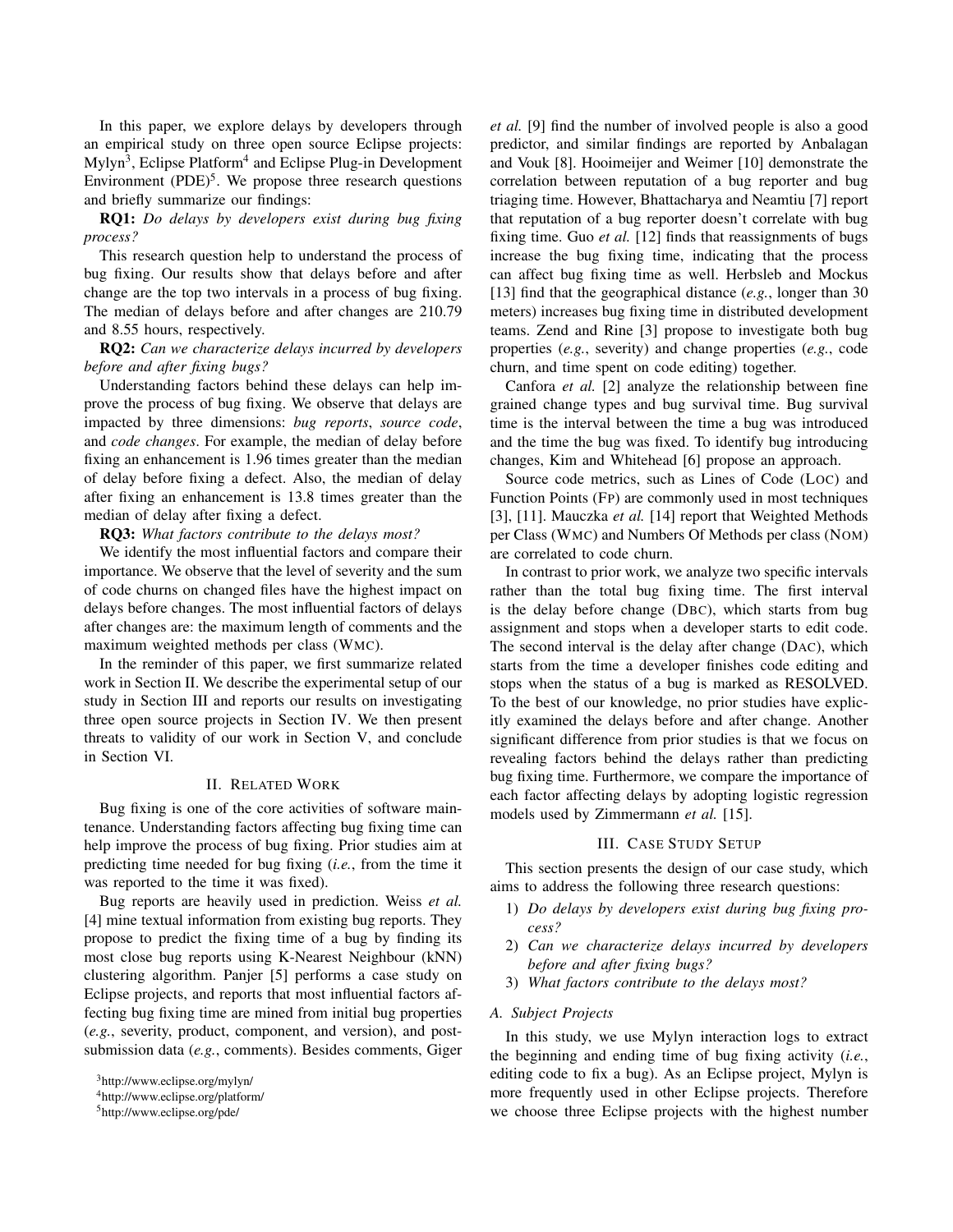reports containing Mylyn logs. Projects Description # of Bugs # of logs

Table I: Top three projects with the highest number of bug

| <b>FIVICUS</b> | Description                                                   | $#$ 01 Dugs | $#$ 01 1028 |
|----------------|---------------------------------------------------------------|-------------|-------------|
| Mylyn          | Task and application lifecycle<br>management framework.       | 2722        | 3883        |
| Platform       | Core frameworks, services and<br>runtime provider of Eclipse. | 606         | 793         |
| <b>PDE</b>     | Eclipse plug-in development<br>environment.                   | 524         | 638         |

of bug reports containing Mylyn logs. Table I shows the descriptive statistics of the subject projects. In this study, we merge data from three Eclipse projects because the number of bug reports containing Mylyn logs is small. The three projects have been used in prior studies by Lee *et al.*[16] and Ying *et al.*[17], and our early work [18]. In three papers, the data was merged.

# *B. Data Source*

*1) Bug Reports:* From bug reports, we mine timestamps when a bug was reported, assigned, and resolved, and when the development team made the first response. A bug report contains severity, priority, description, and other attributes. Discussions among the reporter, developers, and testers are recorded as comments of bug reports. The attributes used in this study are shown in Table II. In addition, Eclipse Bugzilla maintains the history of modifications of bug reports as well.

The status of a bug report is typically changed in the following order: NEW, ASSIGNED, RESOLVED, VERIFIED, and CLOSED. However, the initial status can be UNCONFIRMED if a bug is filed by a user.If a bug fixing is unsatisfactory, the status will be set to REOPEN and a reassignment is needed. A detailed life cycle of a bug report is described in the work by Weiss *et al.* [4]. If a bug fixing is marked as RESOLVED, all possible resolutions used in Eclipse projects are: *Fixed*, *Worksforme*, *Invalid*, *Wontfix*, and *Duplicate*. We filter out all bugs whose final resolution is neither *Fixed* nor *Worksforme* to ensure that only fixed bugs are investigated.

*2) Mylyn Logs:* From Mylyn logs, we mine timestamps when developers exactly start and finish bug fixing. Mylyn logs are generated by Mylyn, an Eclipse plugin that monitors developer's programming activities, such as selection and editing of files. Each activity is recorded as an *event*, which is called *InteractionEvent* in Mylyn. An *InteractionEvent* contains the following attributes: *StartDate* (*i.e.*, timestamp when the event starts), *EndDate* (*i.e.*, timestamp when the event ends), *OriginId* (*i.e.*, identifier of the UI affordance that tracks the event), *StructureHandle* (*i.e.*, names of the files involved in the event), and *Kind* (*i.e.*, type of the event). There are eight types $<sup>6</sup>$  of events. Only three of</sup> them are triggered by a developer, which are *Command*, *Edit* and *Selection*. Mylyn logs are stored in XML format,

Table II: Selected attributes of a bug report used in Eclipse projects.

| Field                                                              | Description                                                                                                                                                                                                                                      |
|--------------------------------------------------------------------|--------------------------------------------------------------------------------------------------------------------------------------------------------------------------------------------------------------------------------------------------|
| Bug Id<br>OS.<br>Severity                                          | Unique identification number of the problem.<br>Operating System where the problem was found.<br>How severe the problem is and whether it is an<br>enhancement request.                                                                          |
| Reporter<br>Assigned To<br>CC<br>Summary<br>Description<br>Comment | Person who filed the bug.<br>Person who is responsible to fix the bug.<br>People who will be notified on any change.<br>Short summary of the problem.<br>Description of the problem with timestamp.<br>Discussion on the problem with timestamp. |

then compressed, encoded (to *Base64* format), and attached to bug reports with the name *"mylyn/context/zip"*. Thanks to this naming rule, we can easily find all bug reports that contain Mylyn logs through Eclipse Bugzilla's search engine. We use bug ids to locate corresponding code changes from CVS commit log.

*3) CVS Repository:* CVS is a widely used version control system, and used in our three subject projects. From CVS repository, we mine code commits for bug fixings and then compute static and historical metrics. Each commit has a message which generally describes the purpose of the commit and often contains a bug id.

## *C. Data Collection and Preprocessing*

*1) Collection:* From Eclipse Bugzilla, we downloaded all bug reports that belong to our three subject projects and contain Mylyn logs. We extracted Mylyn logs from the bug reports. We collected snapshot of CVS repositories of the three subject projects on Oct. 20, 2011.

*2) Preprocessing:* We generate a list of bug ids of all downloaded bug reports. A bug id is often included in the commit log. If a bug id is present, we can further link the commit to its corresponding bug report. To identify a bug id, we develop a tool to extract all digit numbers from commit logs first, and then compare these digit numbers with the list of bug ids that we obtain from Eclipse Bugzilla's search engine. If matched, we consider that the commit is dedicated to fix the corresponding bug, and record the names and revisions of all files changed in this commit. In our data, only two bugs (*i.e.*, #250640 and #269959) are not found after examining all commit logs. Based on bug ids, we link together a bug report, Mylyn logs, and a group of involved files and their corresponding revisions.

## *D. Intervals Extraction*

A typical process of bug fixing is: 1) a user files a bug report; 2) the bug is assigned to a developer; 3) the developer fixes the bug; 4) changed code is reviewed and verified; and 5) the bug is resolved. Correspondingly, the bug fixing time can be split into five consecutive intervals:

<sup>&</sup>lt;sup>6</sup>http://wiki.eclipse.org/Mylyn\_Integrator\_Reference#Event\_Kinds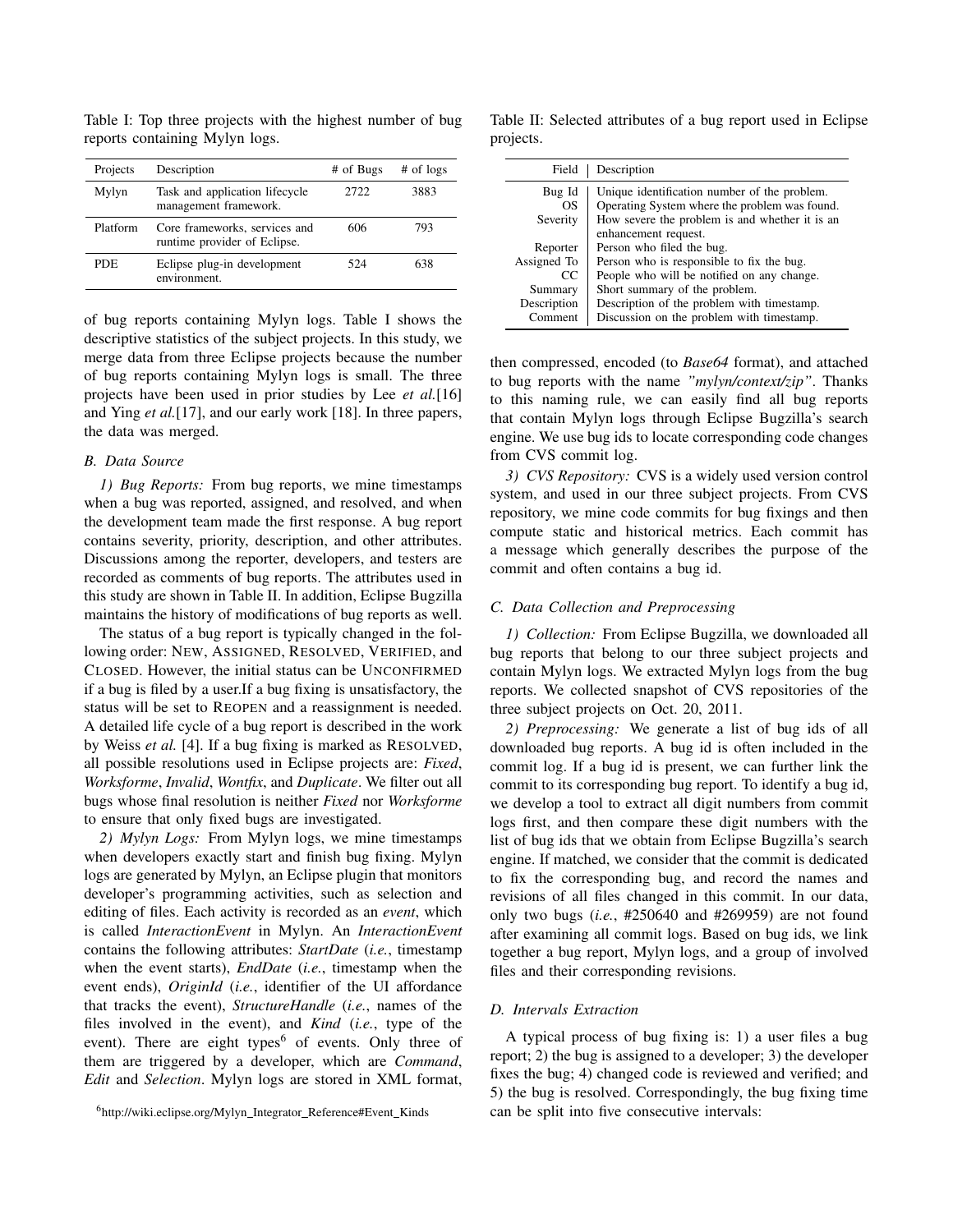- Delay Before Response (DBR): Interval between a bug is reported and it gets the first response from development teams.
- Delay Before Assigned (DBA): Interval between a bug gets the first response and it is assigned.
- Delay Before Change (DBC): Interval between a bug is assigned and the developer starts to fix the bug.
- Duration of Bug Fixing (DBF): Interval between the developer starts and finishes the bug fixing.
- Delay After Change (DAC):

Interval between the developer finishes the bug fixing and status of the bug is changed to RESOLVED.

We mine from the history of a bug report to extract the timestamps when it was reported, when it got first response (*i.e.*, the first modification on a bug report's attributes or the first post of a comment), when it was assigned, and when its status was changed to RESOLVED with resolution as either *Fixed* or *Worksforme*. We denote above four timestamps as  $T_{reported}, T_{responded}, T_{assigned},$  and  $T_{resolved}$ , respectively. We mine from Mylyn logs to extract the timestamps of the first and last *Edit* event (*Edit* event is triggered when a developer selects any text in opened source file). We denote above two timestamps as  $T_{fixBegin}$  and  $T_{fixEnd}$ . We compute the intervals using following equations:

 $DBR = T_{resonoded} - T_{resorted}$  (1)

$$
DBA = T_{assigned} - T_{reported}
$$
 (2)

$$
DBC = T_{fixBegin} - T_{assigned}
$$
 (3)

$$
DBF = T_{fixEnd} - T_{fixBegin} \tag{4}
$$

$$
DAC = T_{resolved} - T_{fixEnd} \tag{5}
$$

#### *E. Metrics Computation*

*1) From Bug Reports:* We compute metrics based on severity, operating system, title, description and comments of bug reports.

*Severity of a bug:* We recover the initial state of a bug report based on its history. Based on the initial severity, we mark each bug report as either an enhancement or a defect. With the level of initial severity, we further divide all defects into two groups: defects with *Low* severity (*i.e.*, trivial, minor, or normal), and defects with *High* severity (*i.e.*, major, critical, or blocker).

*Operating system where a bug was found:* The operating systems in our data are: Windows, Linux, Mac OS, Solaris and All. We exclude "All" since where the bug was found is vague (In our data, 524 bugs are filtered out.). And we also exclude "Solaris" since there is only 1 bug that was reported on Solaris. Based on the operating system, we mark all remaining bugs whether it was found on Windows, Linux or Mac OS, respectively.

*Description of a bug report:* We compute the literal length (*i.e.*, number of characters) of the title and description of a bug report, and denote them as  $lenTitle$  and  $lenDesc$ . In addition, we compute the average and the maximum literal length of all comments. Such post submissions can reflect the complexity to understand bug reports.

*2) From Source Code:* We compute metrics from the code snapshots at the revision just before the first change of each bug fixing. We made a tool to compute static metrics based on ANTLR<sup>7</sup>.

*ANTLR:* ANTLR is a compiler's compiler. It supports to traverse abstract syntax tree (AST) by embedding code snippets into the description file of the grammar. We chose ANTLR based on its extensibility to process other programming languages (*e.g.*, C, C++). In this study, we embed our code snippets to a publicly available Java 1.5 grammar file $8$ .

*Computation:* For each file, we count its lines of code (LOC). For each class, we compute its weighted method per class (WMC) and count its number of methods (NOM). For each method, we compute its McCabe's complexity (VG). Considering that there may be more than one file involved in the fixing of one bug, we further compute the average, sum, and maximum value of these metrics.

*3) From Source Code Changes:* For each bug, we compute its corresponding change metrics from all commits that are linked to it. We compute code churn and number of changed files to measure the size of the change. If there are more than one revision in a same file for the same bug, we accumulate code churn of all these revisions. We further compute metrics based on fine grained change types, which are extracted by *ChangeDistiller*.

*ChangeDistiller:* This tool was created by Fluri *et al.* [19] to extract fine grained change types. It accepts two files as input and then extracts changes using tree differencing algorithms.In our study, *ChangeDistiller* produces more than 160 change types. We further categorize these fined grained change types into 27 groups.

#### *F. Analysis Method*

*1) Analyzing the relationship between delays and factors:* We divide all bugs into two groups by each individual factor, respectively. We use the Wilcoxon rank sum test [20] to compare the delays (*i.e.*, DBC and DAC) of two groups. The Wilcoxon rank sum test is a non-parametric statistical test to assess whether two independent distributions have equally large values. Non-parametric statistical methods make no assumptions about the distributions of assessed variables.

*2) Analyzing the importance of different factors on affecting delays:* We build a logistic regression model [15] from

<sup>7</sup>http://www.antlr.org

<sup>8</sup>http://www.antlr.org/grammar/1152141644268/Java.g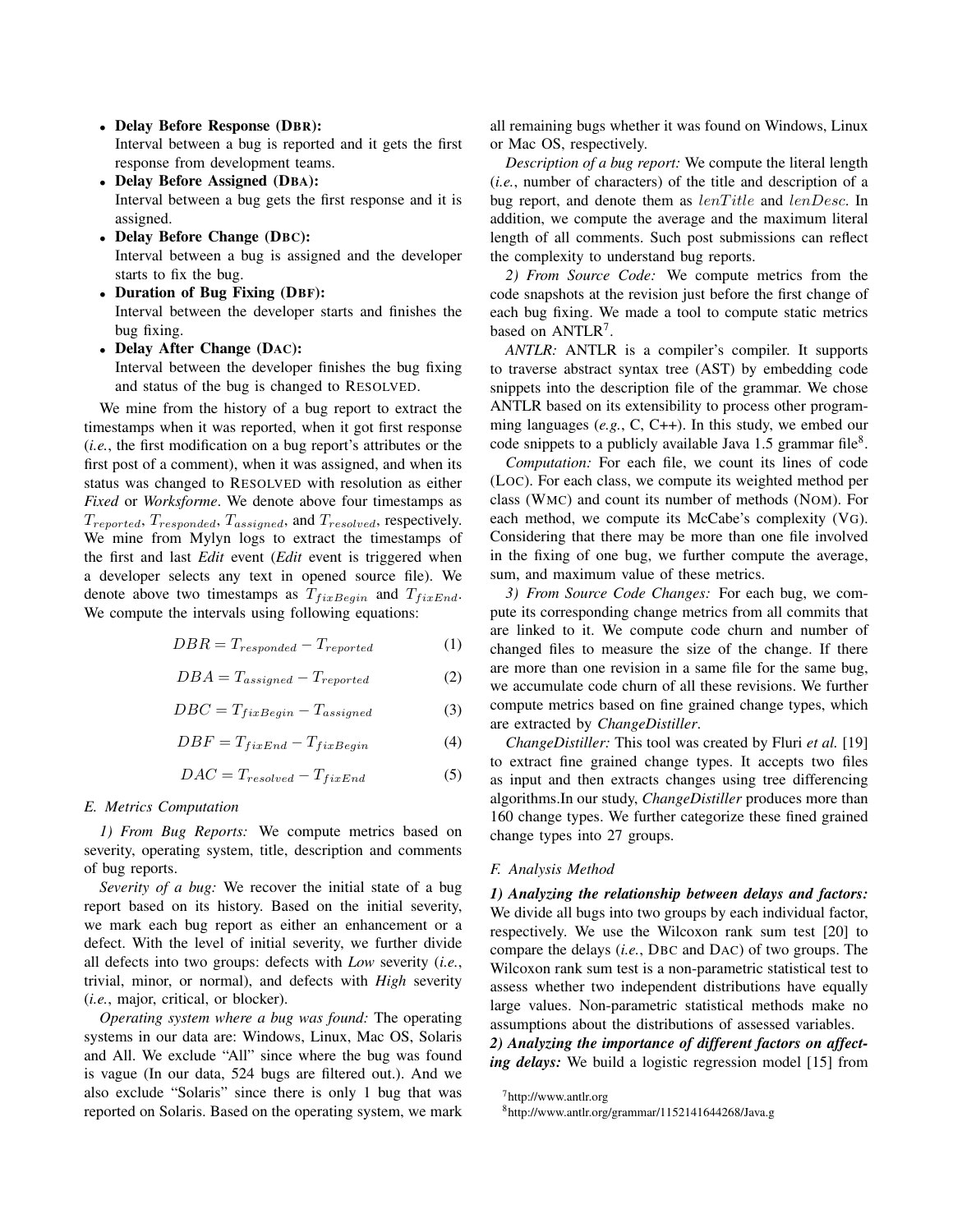

Table III: Quantiles of bug fixing time independently mined from bug reports and Mylyn logs (unit: hour).

Figure 1: Boxplot of log(bugFixingTimeFromBugReport+1) and log(bugFixingTimeFromMylynLog+1).

all factors that are investigated in this study. We use AIC to select independent factors. A logistic regression model combines different factors to predict the probability of the occurrence of an event. We use the magnitude of coefficient of each factor to compare their importance to the delays. In addition, positive sign of coefficient indicates a positive correlation, and vice versa.

# IV. CASE STUDY RESULTS

In this section, we report and discuss results of our empirical study performed on three Eclipse projects.

# *RQ1:* Do delays by developers exist during bug fixing process?

Motivation. This question is preliminary to the other questions. We observed that bug#162007 was reported on Oct. 13rd, 2006, and assigned on Oct. 23rd, 2006, but the bug fixing was started on Mar. 25th, 2011. Another bug #246547 was reported and assigned on Sep., 8th, 2008, and bug fixing was performed on the same day and lasted for 8 minutes, but the status of this bug was marked to RESOLVED on Feb., 24th, 2011. In these two cases, there exist delays incurred by developers before and after change. In this research question, we determine if delays incurred by developers commonly exist in the process of bug fixing.

Approach. To answer this research question, we independently compute bug fixing time from bug reports and Mylyn logs and obtain two groups of bug fixing time. From bug reports, bug fixing time is the interval between bug assignment and bug resolution (status of bug is changed to RESOLVED). From Mylyn logs, bug fixing time is the interval between first and last *Edit* event.

Table IV: Quantiles of intervals in our subject systems (unit: hour).

| Interval     | $0\%$ | 25%   | 50%    | 75%     | 100%  | Std  |
|--------------|-------|-------|--------|---------|-------|------|
| DBR          | 0.00  | 0.06  | 1.72   | 27.12   | 23226 | 1423 |
| DBA          | 0.00  | 0.00  | 0.11   | 20.38   | 24116 | 1968 |
| DBC          | 0.00  | 22.86 | 210.79 | 1506.97 | 38730 | 4716 |
| $_{\rm DBF}$ | 0.02  | 0.17  | 0.68   | 4.16    | 14790 | 800  |
| DAC          | 0.00  | 3.01  | 8.55   | 274.21  | 29883 | 2269 |



Figure 2: Boxplot of logarithm of all intervals: log(DBR+1), log(DBA+1), log(DBC+1), log(DBF+1), and log(DAC+1).

We test the following null hypothesis.

H01: *there is no difference between the bug fixing time that are independently extracted from bug reports and Mylyn logs.*

We perform one sided Wilcoxon rank sum test for  $H_{01}$ , using the 5% level (*i.e.*, *p*-value  $<$  0.05).

Findings. The *p-value* of one sided Wilcoxon rank sum test is less than 2.2e-16, we then reject  $H_{01}$ . The bug fixing time independently computed from bug reports and Mylyn logs are significantly different. The delays incurred by developers before and after bug fixing activity do exist. We show boxplot of bug fixing time in the two groups in Figure 1 and report their quantiles in Table III.

To understand the process of bug fixing, we further study the intervals defined in Section III-D. We show the boxplot of all intervals in Figure 2 and report their quantiles in Table IV. Development teams often respond to newly reported bugs in two hours (*e.g.*, the median of DBR is 1.72 hours), and finishes bug assignment quickly (*e.g.*, the median of DBA is 0.11 hours). To our surprise, the time spent on performing code change is pretty short (*e.g.*, the median of DBF is 0.68 hours). Delays before and after change are much longer than all other steps during the process of bug fixing (*e.g.*, the medians of DBC and DAC are 210.79 and 8.55 hours, respectively). It is therefore of significant interest to study factors impacting the delays before and after change. *Negative Delays.* To our surprise, we find that nearly 10% bugs have a negative interval DBC, which means that a developer has already started to fix a bug even before the bug is reported. This may be caused by several reasons: *e.g.*, a developer reports and fixes the bug by himself but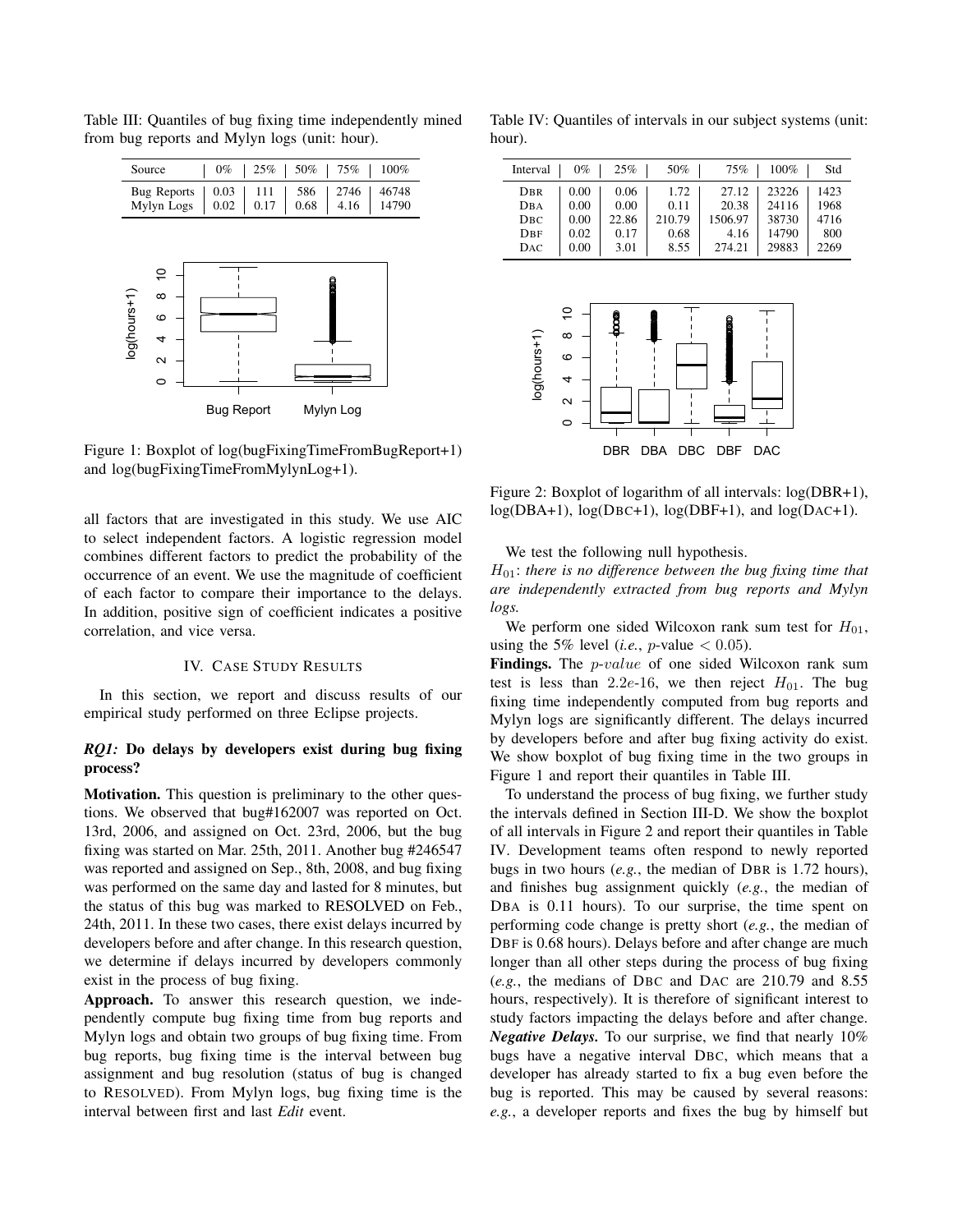Table V: Results of Wilcoxon test for groups split by severity. (n.s stands for not statistically significant, the same below.)

| Delay          | Pair of Groups Compared                                                         |                                                 | Test   p-value |
|----------------|---------------------------------------------------------------------------------|-------------------------------------------------|----------------|
| $\text{DBC}$ – | Enhancement (19%) v.s. Defect (81%)<br>LowSeverity (91%) v.s. HighSeverity (9%) | greater<br>greater $ $ $ $ $ $ $ $ $ $ $ $ 0.05 | < 0.01         |
| DAC            | Enhancement (19%) v.s. Defect (81%)<br>LowSeverity (91%) v.s. HighSeverity (9%) | greater<br>less                                 | < 0.001<br>n.s |

Table VI: Quantiles of delays in groups split by severity (unit: hour)

| Delay | Severity     | $0\%$ | 25%   | 50%   | 75%  | $100\%$ |
|-------|--------------|-------|-------|-------|------|---------|
| DBC   | Enhancement  | 0.03  | 27.99 | 364   | 3564 | 33737   |
|       | Defect       | 0.00  | 21.61 | 186   | 1224 | 38730   |
|       | LowSeverity  | 0.00  | 22.85 | 198   | 1292 | 38730   |
|       | HighSeverity | 0.02  | 15.54 | 110   | 701  | 18159   |
| DAC   | Enhancement  | 0.00  | 3.02  | 56.40 | 613  | 20284   |
|       | Defect       | 0.00  | 3.00  | 4.08  | 181  | 29883   |

forgets to fill the field of assignee<sup>9</sup>, or a developer just copies Mylyn contexts from previous task which contains change information of old bugs. Considering these cases are abnormal, we filter out all bugs that have negative interval DBC or DAC from our dataset.

# *RQ2:* Can we characterize delays incurred by developers before and after fixing bugs?

Motivation. This research question aims to characterize the delays DBC and DAC by factors from three dimensions: *bug reports*, *source code involved in the fix*, and *code changes that are required to fix the bug*.

Approach. To address this question, we use each individual factor  $f$  to divide all bugs into two groups, respectively. For each factor  $f$ , we test the following null hypothesis.

H<sup>1</sup> <sup>02</sup>: *there is no difference between the delay* DBC *of bugs in the two groups divided by the factor* f*.*

H<sup>2</sup> <sup>02</sup>: *there is no difference between the delay* DAC *of bugs in the two groups divided by the factor* f*.*

We perform one sided Wilcoxon rank sum test for  $H_{02}^1$ and  $H_{02}^2$ , using the 5% level (*i.e.*, *p*-value < 0.05). Findings.

*1) Property of Bug Reports:* We discuss the impact of initial severity, operating system where a bug was found, and description of a bug report.

*Severity of a bug:* We present the results of the one sided Wilcoxon rank sum test in Table V. In Table VI, we further report quantiles of delays of groups that passed the Wilcoxon test.

For the delay DBC, the p-values are less than 0.05, we then reject  $H_{02}^1$  for both factors: type of bug and severity

Table VII: Results of Wilcoxon test for groups split by operating system

| Delay | Pair of Groups Compared                             | Test        | p-value    |
|-------|-----------------------------------------------------|-------------|------------|
|       | Windows $(67\%)$ v.s. Not Windows $(33\%)$          | greater     | ${}< 0.01$ |
| DBC.  | Linux $(26\%)$ v.s. Not Linux $(74\%)$              | <i>less</i> | < 0.05     |
|       | <i>Mac OS</i> $(7%)$ v.s. <i>Not Mac OS</i> $(93%)$ | less        | < 0.05     |
|       | Windows (67%) v.s. Not Windows (33%)                | greater     | n.s        |
| DAC.  | Linux $(26\%)$ v.s. Not Linux $(74\%)$              | <i>less</i> | ${}< 0.05$ |
|       | <i>Mac OS</i> $(7%)$ v.s. <i>Not Mac OS</i> $(93%)$ | greater     | n.s        |

Table VIII: Quantiles of delays in groups split by operating system (unit: hour)

| Delay | Severity                   | $0\%$ | 25%   | 50%   | 75%   | 100%  |
|-------|----------------------------|-------|-------|-------|-------|-------|
|       | Windows                    | 0.00  | 28.61 | 252   | 1824  | 38730 |
|       | Not Windows                | 0.00  | 17.98 | 159   | 1080  | 21840 |
| DBC.  | $\overline{L}$ <i>inux</i> | 0.00  | 20.24 | 167   | 1099  | 21840 |
|       | Not Linux                  | 0.00  | 26.12 | 216   | 1699  | 38730 |
|       | Mac OS                     | 0.87  | 8.91  | 117   | 888   | 13046 |
|       | Not Mac OS                 | 0.00  | 26.42 | 212   | 1506  | 38730 |
| DAC.  | Linux                      | 0.00  | 3.01  | 3.10  | 72.14 | 18018 |
|       | Not Linux                  | 0.00  | 2.97  | 16.73 | 327   | 29883 |

level of defect. The median of DBC on fixing enhancements is 1.96 times that of fixing defects. The median of DBC on fixing defects with high severity is 0.56 times that of fixing defects with low severity. To optimize delays before change, development teams must be careful on deciding severity of bugs.

For the delay DAC, the *p-value* is less than 0.05 on groups split by type of bug, but greater than 0.05 on groups split by severity level of defect. We then reject  $H_{02}^2$  for type of bug and accept  $H_{02}^2$  for severity level of defect. The median of DAC on fixing enhancements is 13.8 times that of fixing defects. A possible explanation is that it takes more time to verify enhancements than defects whatever the defect's severity is.

*Operating system where a bug was found:* We present the results of the one sided Wilcoxon rank sum test in Table VII. In Table VIII, we further report quantiles of delays of groups that pass Wilcoxon test.

For the delay DBC, the p-values are less than 0.05, we then reject  $H_{02}^1$  for three factors: whether a bug was found on Windows, Linux, or Mac OS, respectively. The median of DBC on fixing bugs for Windows is 1.58 times that of fixing bugs for other operating systems. The median of DBC on fixing bugs for Linux is 0.77 times that of fixing bugs for other operating systems. The median of DBC on fixing bugs for Mac OS is 0.55 times that of fixing bugs for other operating systems.

For the delay DAC, the p-value is less than 0.05 only on groups split by the factor that whether a bug was found on Linux. We then reject  $H_{02}^2$  for Linux and accept  $H_{02}^2$ for the other two. The median of DAC on fixing bugs for Linux is 0.19 times that of fixing bugs for other operating

<sup>&</sup>lt;sup>9</sup>We use the history of modifications on assignee field to detect bug assignment. As assignee is set to *xx-inbox* by default, changing assignee back to *xx-inbox* is not considered as bug assignment.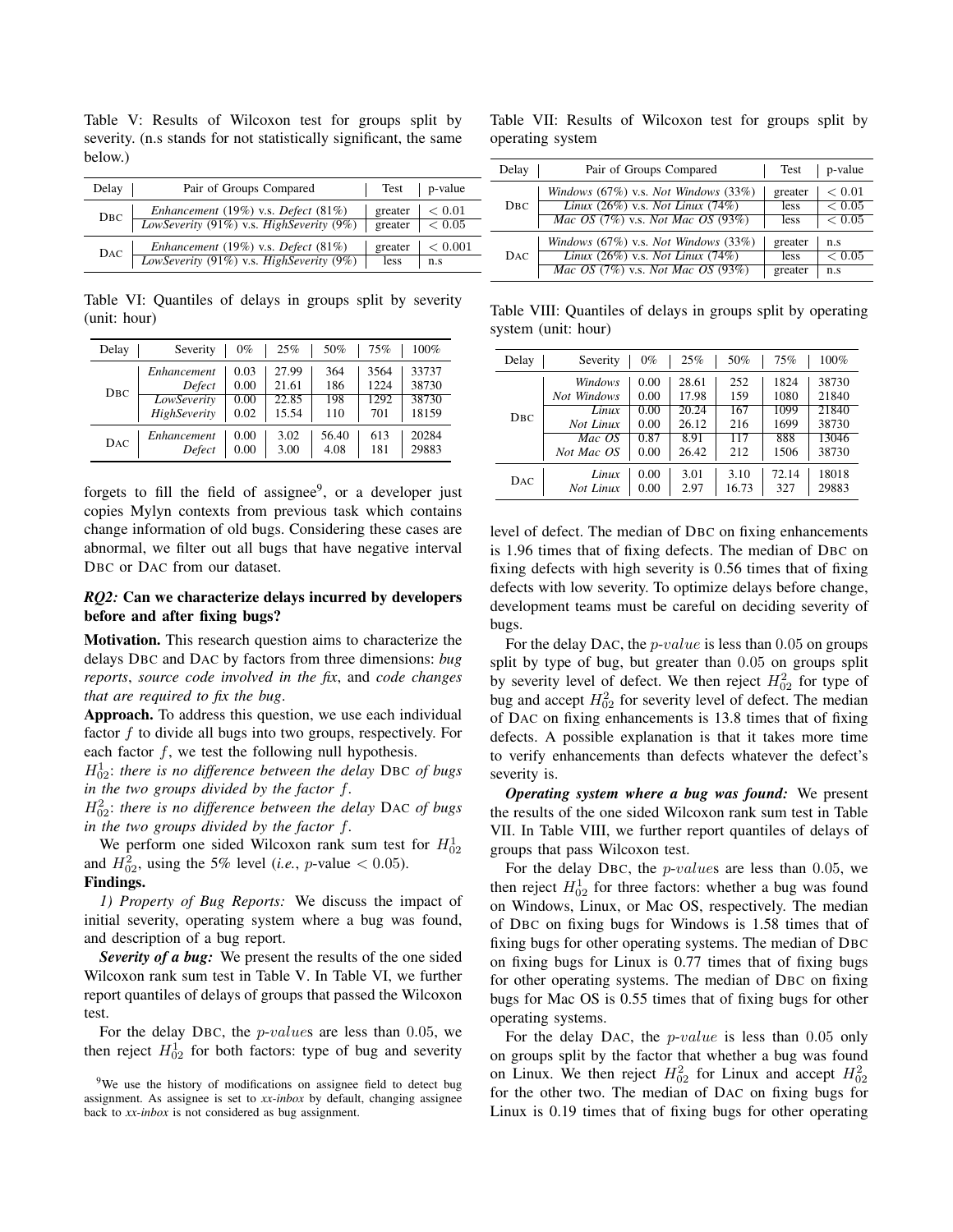| Delay | Factor         | Median | Test        | p-value       |
|-------|----------------|--------|-------------|---------------|
|       | lenTitle       | 54     | less        | n.s           |
| DBC   | lenDescription | 318    | less        | n.s           |
|       | avg_lenComment | 198    | <i>less</i> | ${}_{< 0.01}$ |
|       | max lenComment | 635    | less        | < 0.001       |
|       | lenTitle       | 54     | less        | n.s           |
| DAC.  | lenDescription | 318    | less        | n.s           |
|       | avg_lenComment | 198    | <i>less</i> | < 0.001       |
|       | max lenComment | 635    | less        | < 0.001       |

Table IX: Wilcoxon test results for groups split by description of a bug report.

systems. A possible explanation is that Linux is widely used by development teams, and it is easier to automate testing on Linux. Further studies are needed to identify the root cause of this shorter delay.

*Description of a bug report:* For each metric shown in Table IX, we obtain two groups using the median of metric: bugs with  $metric < median(metric)$  and bugs with  $metric \ge median(metric)$ . We report results of the one sided Wilcoxon rank sum test in Table IX.

From Table IX, the length of title and description of bug report do not affect the delays DBC and DAC. Increasing length of the text of comments also increases the delays DBC and DAC. A possible cause of long comments is that the bug is not clearly described or the bug is too complicated.Further studies are needed to identify the reason why developers write long comments.

*2) Property of Source Code:* We discuss the effect of size and complexity of the source code to be changed. To measure the size, we use lines of code (LOC) and number of methods (NOM). To measure the complexity, we use weighted method per class (WMC). For each metric, we use its median to separate bugs into two groups. For every two groups, we perform a one sided Wilcoxon rank sum test to examine whether delays of the two groups are statistically different. We report our results in Table X.

*Lines Of Code* (LOC): We observe that only total lines of code affects the delay DBC, while the average and maximum lines of code don't affect DBC. The delay DAC is affected by all three statistic values of lines of code. The more lines of code the files (*i.e.*, files to be changed for bug fixing) have, the longer delay DBC and DAC will happen.

*Number Of Methods (*NOM*):* We observe that only the total number of methods affects the delay DBC, while the average and maximum number of methods don't affect DBC. The delay DAC is affected by total and maximum number of methods, but not average number of methods. The more number of methods the files (*i.e.*, files to be changed for bug fixing) have, the longer delay DBC and DAC will happen.

*Weighted Methods per Class (*WMC*):* We observe that the sum of WMC affects the delay DBC, while the average and maximum of WMC don't.The delay DAC is affected by total and maximum of WMC, but not by the average of WMC. The more complex the files (*i.e.*, files to be changed

Table X: Wilcoxon test results for groups split by property of source code.

| Delay | Factor     | Median | <b>Test</b> | p-value       |
|-------|------------|--------|-------------|---------------|
|       | avg_LOC    | 377    | greater     | n.s           |
|       | sum Loc    | 1106   | <i>less</i> | < 0.001       |
|       | max Loc    | 667    | <b>less</b> | n.s           |
|       | avg NOM    | 16     | greater     | n.s           |
| DBC   | sum NOM    | 48     | less        | < 0.001       |
|       | max_NOM    | 29     | less        | n.s           |
|       | $avg_WMC$  | 43     | greater     | n.s           |
|       | sum WMC    | 128    | <b>less</b> | < 0.01        |
|       | max WMC    | 84     | less        | n.s           |
|       | $avg\_LOC$ | 377    | less        | ${}_{< 0.01}$ |
|       | sum Loc    | 1106   | <b>less</b> | < 0.01        |
|       | max_LOC    | 667    | <b>less</b> | < 0.01        |
|       | avg NOM    | 16     | <b>less</b> | n.s           |
| DAC.  | sum_NOM    | 48     | less        | < 0.01        |
|       | max NOM    | 29     | less        | < 0.01        |
|       | avg_WMC    | 43     | less        | n.s           |
|       | sum WMC    | 128    | less        | ${}< 0.01$    |
|       | max_WMC    | 84     | less        | ${}< 0.05$    |

Table XI: Wilcoxon test results for groups split by property of code change.

| Delay | Factor              | Median         | Test        | p-value |
|-------|---------------------|----------------|-------------|---------|
|       | numChangedFiles     | 2              | less        | < 0.001 |
|       | avg_codeChurn       | 19             | less        | < 0.001 |
|       | sum codeChurn       | 50             | less        | < 0.001 |
|       | max codeChurn       | 35             | less        | < 0.001 |
| DbC.  | numMacroChangeTypes | 6              | less        | < 0.001 |
|       | sumMacroChangeTypes | 16             | <b>less</b> | < 0.001 |
|       | numMicroChangeTypes | 8              | <b>less</b> | < 0.001 |
|       | sumMicroChangeTypes | 14.5           | less        | < 0.001 |
|       | numChangedFiles     | $\overline{c}$ | <b>less</b> | < 0.001 |
|       | avg_codeChurn       | 19             | <b>less</b> | < 0.001 |
|       | sum codeChurn       | 50             | <b>less</b> | < 0.001 |
|       | max codeChurn       | 35             | <b>less</b> | < 0.001 |
| DAC.  | numMacroChangeTypes | 6              | <b>less</b> | < 0.001 |
|       | sumMacroChangeTypes | 16             | <b>less</b> | < 0.001 |
|       | numMicroChangeTypes | 8              | <b>less</b> | < 0.001 |
|       | sumMicroChangeTypes | 14.5           | less        | < 0.001 |

for bug fixing) are, the longer delay DBC and DAC will happen.

*3) Property of Code Change:* We discuss the effect of code changes, which are characterized by code churn, number of changed files, and fine grained change types. For each metric, we use its median to separate bugs into two groups. For every two groups, we perform a one sided Wilcoxon rank sum test to examine whether delays of the two groups are statistically different. We report our results in Table XI, Table XII, and Table XIII, respectively. The impact on the delays by all these metrics are statistically significant.

*Code Churn:* Code churn measures the size of change in terms of lines of code changed. From Table XI, the larger the code churn is, the longer delay DBC and DAC will happen.

*Number of Changed Files:* Number of changed files measures the propagation of change. From Table XI, we observe that the more files are changed when fixing a bug,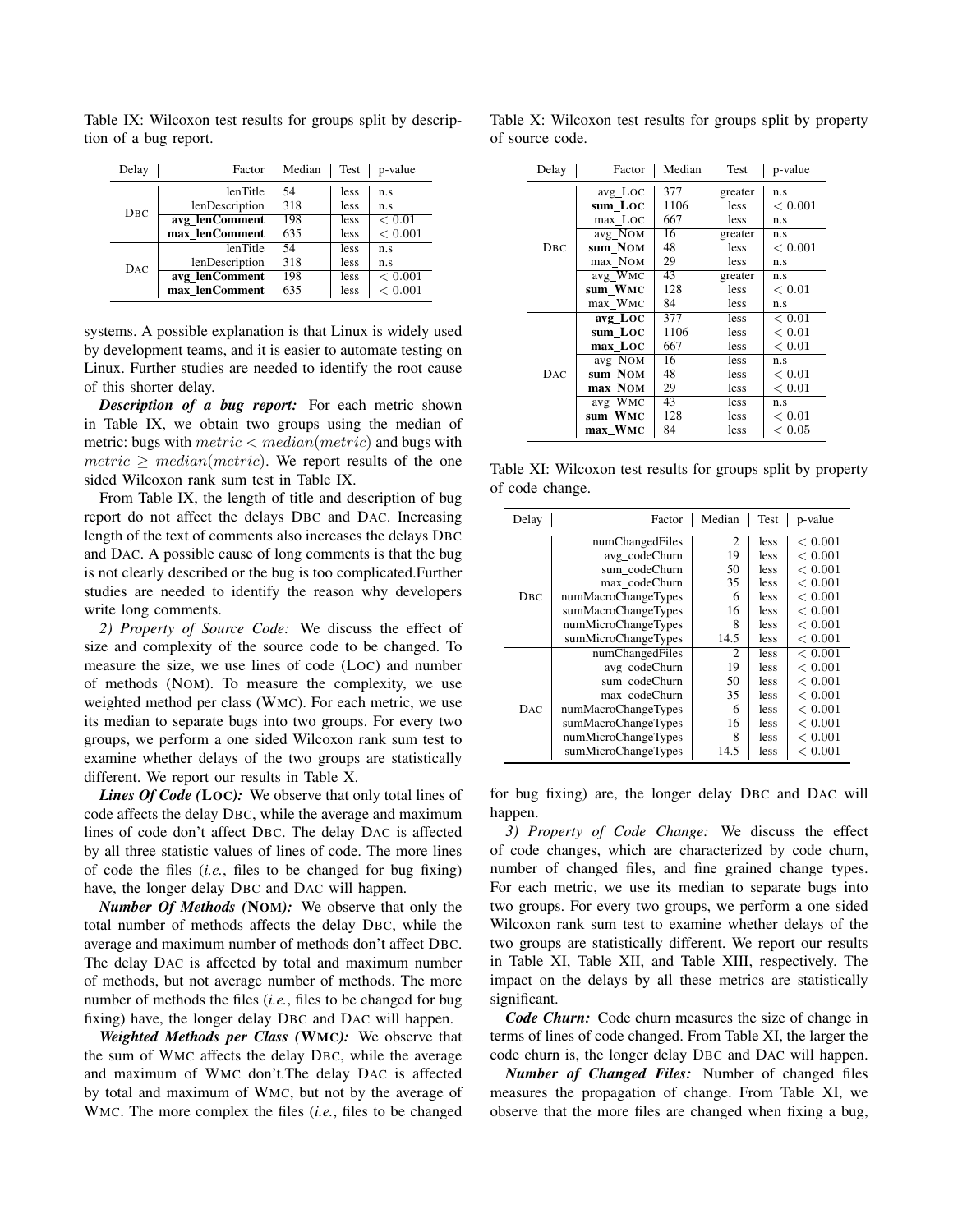| Delay           | Change Type                  | Freq. | Test        | p-value       |
|-----------------|------------------------------|-------|-------------|---------------|
|                 | method invocation: ins       | 64%   | <i>less</i> | ${}< 0.001$   |
|                 | if: ins                      | 59%   | <i>less</i> | < 0.001       |
|                 | add functionality: method    | 54%   | <i>less</i> | < 0.001       |
|                 | method invocation: update    | 49%   | less.       | ${}_{< 0.01}$ |
| DBC             | local variable: ins          | 46%   | less.       | < 0.001       |
|                 | add functionality: attribute | 43%   | <i>less</i> | < 0.001       |
|                 | method invocation: del       | 40%   | less.       | < 0.001       |
|                 | if: delete                   | 40%   | less        | < 0.001       |
|                 | assignment: ins              | 39%   | <i>less</i> | < 0.001       |
|                 | local variable: update       | 34%   | <i>less</i> | < 0.001       |
|                 | method invocation: ins       | 64%   | <i>less</i> | < 0.001       |
|                 | if: ins                      | 59%   | <i>less</i> | < 0.001       |
|                 | add functionality: method    | 54%   | <i>less</i> | < 0.001       |
|                 | method invocation: update    | 49%   | <i>less</i> | < 0.001       |
| D <sub>AC</sub> | local variable: ins          | 46%   | <i>less</i> | < 0.001       |
|                 | add functionality: attribute | 43%   | <i>less</i> | < 0.001       |
|                 | method invocation: del       | 40%   | <i>less</i> | < 0.001       |
|                 | if: delete                   | 40%   | less.       | < 0.001       |
|                 | assignment: ins              | 39%   | <i>less</i> | < 0.001       |
|                 | local variable: update       | 34%   | less        | < 0.001       |

Table XII: Wilcoxon test results for groups split by fine grained change types.

the longer delay DBC and DAC will happen.

*Summary of Change Types:* We also present statistic values computed from fine grained change types in Table XI. The more types of changes will be performed, the longer delay DBC and DAC will happen.

To investigate the effect of different change types, we further examine fine grained change types.

*Fine Grained Change Types:* In our data, ChangeDistiller extracted over 160 fine grained change types. To show the effect of fine grained change types, we choose the first 10 change types that occur most frequently. Based on each change type, we split all bugs into two groups: the change type doesn't occur or occurs. From Table XII, the effects of all change types are statistically significant.

We further categorize fine grained change types and examine the top 10 categories. We present our results in Table XIII. The categories still have statistically significant effect on delays.

### *RQ3:* What factors contribute to the delays most?

Motivation. We have discussed individual factors separately, but these factors may have cross-correlations. This research question aims to find independent factors and compare their importance on affecting delays.

Approach. A logistic regression model combines different factors together to predict the probability of the occurrence of an event. To address this question, we build a logistic regression model and define two events: long DBC and long DAC. Long DBC happens if DBC is greater than the median of all DBCs. We define long DAC similarly.

In order to compare all factors together, we transform all factors to boolean or categorical values. For example, we convert severity to two boolean values:  $isBug$  (1 for "defect", and 0 for "enhancement") and

Table XIII: Results of the Wilcoxon test for groups split by categories of fine grained change types.

| Delay           | Change Type            | Freq. | Test | p-value     |
|-----------------|------------------------|-------|------|-------------|
|                 | method invocation      | 81%   | less | ${}< 0.05$  |
|                 | if / while             | 66%   | less | < 0.001     |
|                 | add functionality      | 64%   | less | < 0.001     |
|                 | local variable         | 63%   | less | < 0.01      |
| DBC.            | assignment             | 53%   | less | ${}< 0.001$ |
|                 | conditional expression | 48%   | less | ${}< 0.05$  |
|                 | comment                | 43%   | less | < 0.01      |
|                 | return statement       | 37%   | less | ${}< 0.001$ |
|                 | delete functionality   | 28%   | less | < 0.01      |
|                 | java doc               | 26%   | less | < 0.001     |
|                 | method invocation      | 81%   | less | ${}< 0.01$  |
|                 | if / while             | 66%   | less | < 0.01      |
|                 | add functionality      | 64%   | less | ${}< 0.001$ |
|                 | local variable         | 63%   | less | ${}< 0.001$ |
| D <sub>AC</sub> | assignment             | 53%   | less | ${}< 0.001$ |
|                 | conditional expression | 48%   | less | ${}< 0.01$  |
|                 | comment                | 43%   | less | ${}< 0.001$ |
|                 | return statement       | 37%   | less | ${}< 0.001$ |
|                 | delete functionality   | 28%   | less | < 0.001     |
|                 | java doc               | 26%   | less | < 0.001     |

 $is BugOfHighSecurity$  (1 for "major", "critical", and "blocker", and 0 for "trivial", "minor", and "normal"). We convert operating system to three boolean values: isOSWindows, isOSLinux, and isOSMac. For all other factors, we use their median to divide them into two groups (*i.e.*, 1 if equal or greater than median, and 0 otherwise).

We use our entire dataset to build two models to describe the importance of different factors on delays before and after change, respectively:

- Probability that a developer starts to fix a bug after a period longer than the median of DBC.
- Probability that the status of a bug is set to RESOLVED after a period longer than the median of DAC.

We build initial logistic regression model based on all factors, and then perform AIC to select independent factors. Findings. Table XIV presents finally selected factors in our two models.We interpret the models to show the importance of factors on delay DBC and DAC, respectively.

*1) Interpreting the Descriptive Model* "Long DBC"*:* The most influential factor on the delay before change is the level of severity.Its negative sign indicates that high severity (*i.e.*, "major", "critical", or "blocker") reduces DBC. The second important factor is the sum of code churn during bug fixing. Its positive sign shows that an increase of code churn will increase DBC. A possible explanation is that a developer will spend more time preparing to fix a bug if more lines of code are to be affected.

Sum of number of methods in changed files and the maximum length of all comments in the bug reports are other two factors impacting the delay DBC. We don't build logistic regression model based on fine grained change types, since the metrics computed from fine grained change types are not selected in this model.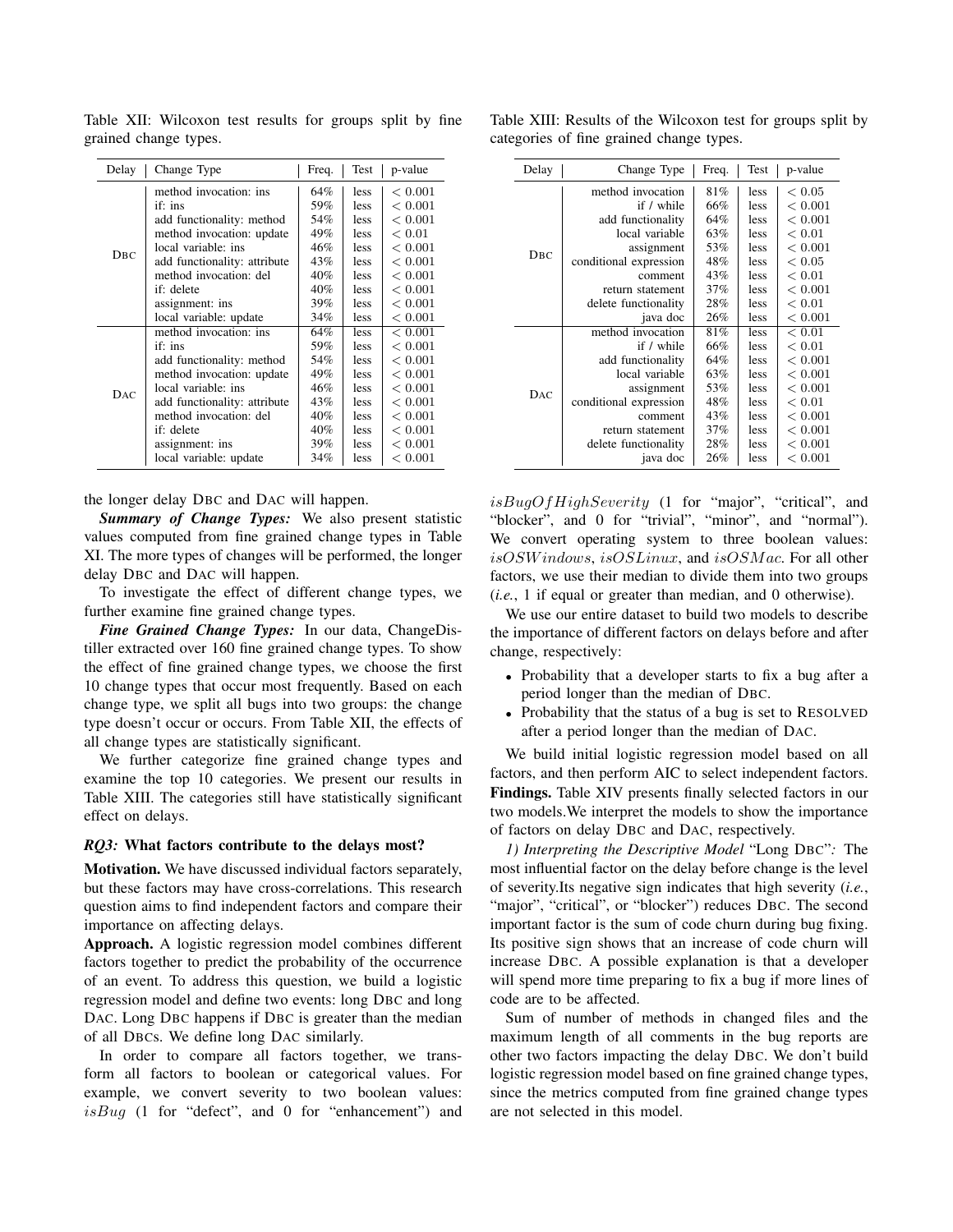Table XIV: Descriptive logistic regression models for (1) Long DBC, and (2) Long DAC; n.s stands for not statistically significant and dash "-" means that the metric is not selected in the final model.

| <b>FACTOR</b>       | Long D <sub>BC</sub> |                   | Long D <sub>AC</sub> |               |
|---------------------|----------------------|-------------------|----------------------|---------------|
|                     | COEF.                | $p-value$         | COEF.                | $p-value$     |
| isBug               |                      |                   | $-0.466$             | ${}< 0.01$    |
| isBugOfHighSeverity | $-0.481$             | ${}< 0.05$        |                      |               |
| isOSLinux           | n.s                  | n.s               | $-0.466$             | ${}< 0.01$    |
| isOSMac             | n.s                  | n.s               | n.s                  | n.s           |
| lenDescription      |                      |                   | $-0.328$             | ${}_{< 0.05}$ |
| avg lenComment      |                      |                   | n.s                  | n.s           |
| max lenComment      | 0.246                | ${}_{\rm < 0.05}$ | 0.728                | < 0.001       |
| max Loc             |                      |                   | n.s                  | n.s           |
| sum NOM             | 0.307                | ${}< 0.05$        |                      |               |
| avg_WMC             | n.s                  | n.s               |                      |               |
| sum WMC             |                      |                   | 0.521                | ${}< 0.05$    |
| max WMC             |                      |                   | $-0.721$             | < 0.01        |
| nbFiles             |                      |                   | n.s                  | n.s           |
| avg_codeChurn       |                      |                   | 0.321                | ${}< 0.05$    |
| sum codeChurn       | 0.373                | ${}< 0.01$        |                      |               |
| sumMicroChangeTypes |                      |                   | n.s                  | n.s           |

*2) Interpreting the Descriptive Model* "Long DAC"*:* The most influential factors on the delay after change are the maximum length of all comments in the bug report and the WMC of changed files. The sign of coefficients indicate that the maximum length of all comments and sum of WMC have a positive impact, while the maximum WMC has a negative impact on the delay DAC. The type of bug, the operating system where a bug was found, the length of bug description, and average code churn also impact the delay D<sub>AC</sub>.

### V. THREATS TO VALIDITY

We now discuss the threats to validity of our study following common guidelines provided in [21].

*Construct validity threats* concern the relation between theory and observation. Our construct validity threats are mainly due to measurement errors. We rely on Mylyn logs to identify exact starting and ending time of a bug fixing task. Because some files may be edited without using Mylyn, our file editing information might be biased.

*Threats to internal validity* concern our selection of subject systems and analysis methods. Although we study three software systems, some of the findings might still be specific to the bug fixing process of the three software systems which are all Eclipse projects. Future studies should consider using a different tool to collect file editing data.

*Threats to external validity* concern the possibility to generalize our results. We only analyzed three Eclipse projects, because of the limited adoption of Mylyn in open source projects. Further studies on different open and closed source systems are desirable to verify our findings.

*Reliability validity threats* concern the possibility of replicating this study. We attempt to provide all the necessary details to replicate our study. Eclipse CVS and Bugzilla are publicly available to obtain the same data. We also make our data available<sup>10</sup>.

#### VI. CONCLUSION

In this paper, we analyzed delays incurred by developers in three open source software systems, Mylyn, Eclipse Platform, and Eclipse PDE. Understanding factors causing the delays can help development teams with prioritization during bug triaging. We explored factors impacting the delays from three dimensions: *bug reports*, *source code involved in the fix*, and *code changes that are required to fix the bug*. We further compared all factors and identified the most influential factors affecting the delays before and after change.

Our results show that the delays do exist in the process of bug fixing. Moreover, the delay before and after change are two major intervals of the process of bug fixing. Our findings provide development teams insights in prioritizing bugs and optimizing bug assignment, so that they can reduce delays to improve their process of bug fixing. We summarize our findings of most influential factors:

- Type of a Bug: The median of DBC (respectively DAC) on fixing enhancements is 1.96 (respectively 13.8) times that of fixing defects. Development teams should investigate in details their process after a developer finishes to implement an enhancement. If the longer DAC is caused by verification, then more resources should be allocated on testing.
- Severity of a Bug: The median of DBC on fixing defects with high severity is 0.56 times that of fixing defects with low severity. This indicates that the level of severity is an important reference for developers when deciding which bug to fix first. Development teams should make proper level of severity as early as possible.
- Operating System: The median of DBC (respectively DAC) when fixing bugs that are found on Linux is 0.77 (respectively 0.19) times that of other operating systems. Development teams should further investigate why both delays are shorter for bugs found on Linux, so that they can improve their bug fixing process for bugs found on other operating systems.
- Description of a Bug: Increasing the literal length of description can increase DAC. If a bug report has a longer description, development teams should examine whether it is necessary to split into several simpler bugs.
- Comments of a Bug: The maximum length of all comments impacts both DBC and DAC. Development teams should examine bug reports with long comments in order to understand the reasons behind long comments size, and prevent long comments in the future.

<sup>10</sup>http://tinyurl.com/delaystudy-zip